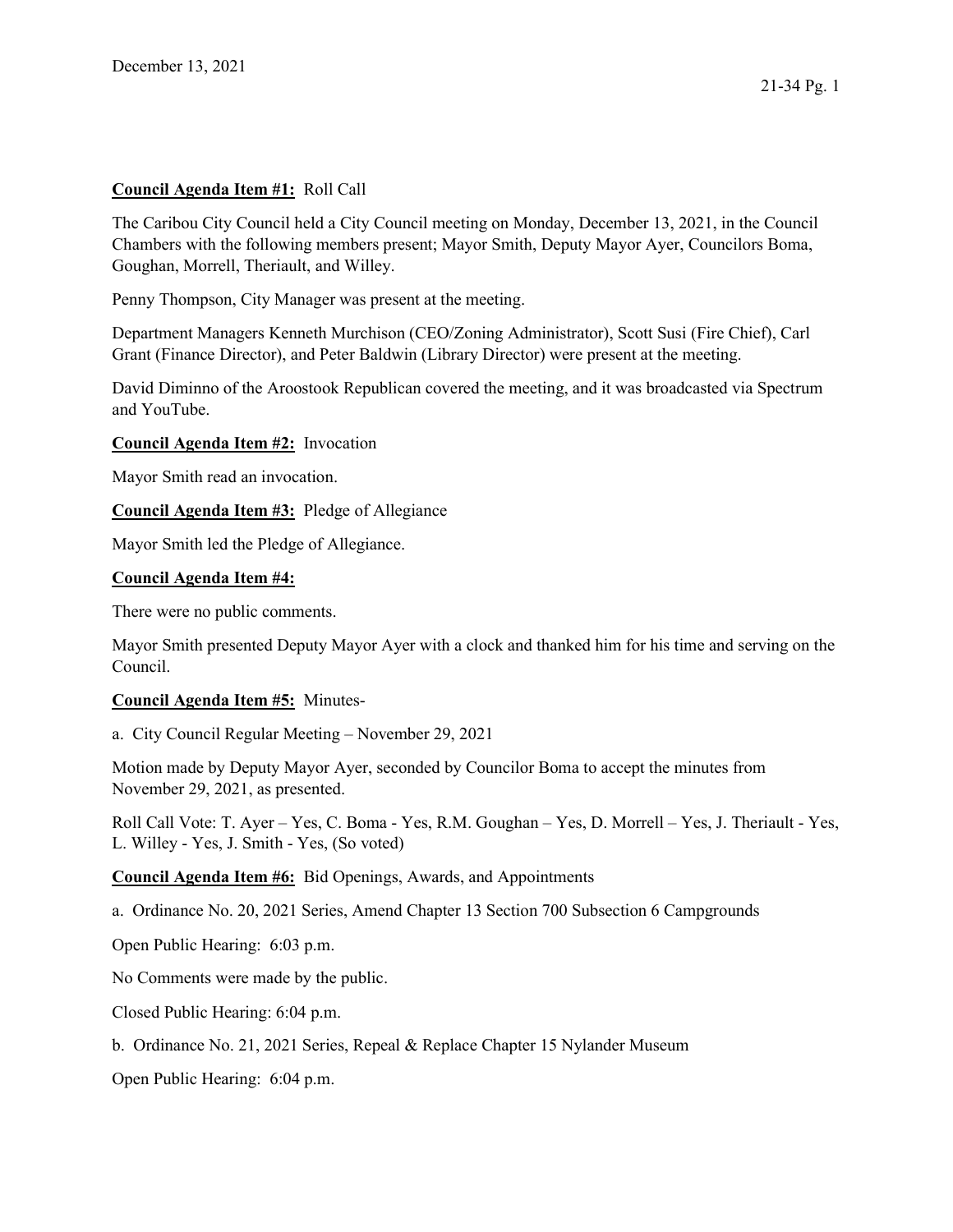"Dear Honorable Mayor and Caribou City Councilmembers,

The Caribou Public Library Advisory Board members would like to address the proposed ordinances concerning the Nylander Museum.

With respect to the council's proposition to regard the Nylander Museum as a special collection of the Caribou Public Library- The CPL Advisory Board disagrees that this is an appropriate use of this designation. The designation of a "special collection" is frequently afforded to collections that are not freely open to the public, whereas the Nylander Museum was established to ensure the collections would be maintained for the use of the public and area school children, per chapter 15 of the city charter.

With the dissolution of the Nylander Museum Board, the City of Caribou will be losing significant expertise in programming, especially youth programming, and there would be no expectation that the current outreach and education opportunities provided by the Nylander Museum Board will be maintained.

It has historically been the work of the CPL Advisory Board to assist the library in its objectives to provide Caribou residents with appropriate technology and resources, continually identify community needs and provide programming appropriate to meet these needs, and serve as a community center for reliable information. The preservation of northern Maine natural history is outside the scope of the work of the library. The current Library Board and Director have found great success this year in achieving the Library's vision of serving the residents of Caribou. Recently expanded community programming such as the Tech Talk Program with Age Friendly Caribou, new outreach programs to aid families in addiction and recovery, and a developing alliance with the Central Aroostook Chamber of Commerce have contributed to the Library's recent recommendation to Bendable Maine to designate the Library as a Hub library, which will further increase Caribou Public Library's footprint in the community. The addition of the Nylander special collection to the Library would significantly change the scope of the library board's functions. The time presently spent on expanding our community reach would be diverted to the detriment of our current and future programming.

There would be budgetary complications resulting from the implementation of either of the proposed ordinances due to the fact that the Friends of the Nylander group funds are unavailable to the Library and Friends of the Library groups, and even the maintenance of the museum building at this critical time of recovering the water-damaged collection would be mired as these two entities work to establish a collaboration. The scope and duties of these two funding groups do not have a natural overlap of responsibilities.

The CPL Advisory Board members wholeheartedly believe that Library Director Peter Baldwin is capable of taking on the additional duties proposed in these ordinances, but it is of note that Mr. Baldwin is still in his probationary period of employment with the city, and as such should be considered disempowered to deny the additional job duties proposed. It is the opinion of the CPL Advisory Board that assuming a second directorship exceeds the scope as written in his current job description; the addition of the Nylander directorship is not covered by "develops cultural initiatives with the Nylander Museum", nor "other duties as assigned by the City Manager."

In his short time as Library Director, Mr. Baldwin has brought the library to new recognition in the community, and it should be expected that if he were to assume the duties of the Nylander Director, he would bring the same energy that he brings to the library. As such, the Nylander would be expected to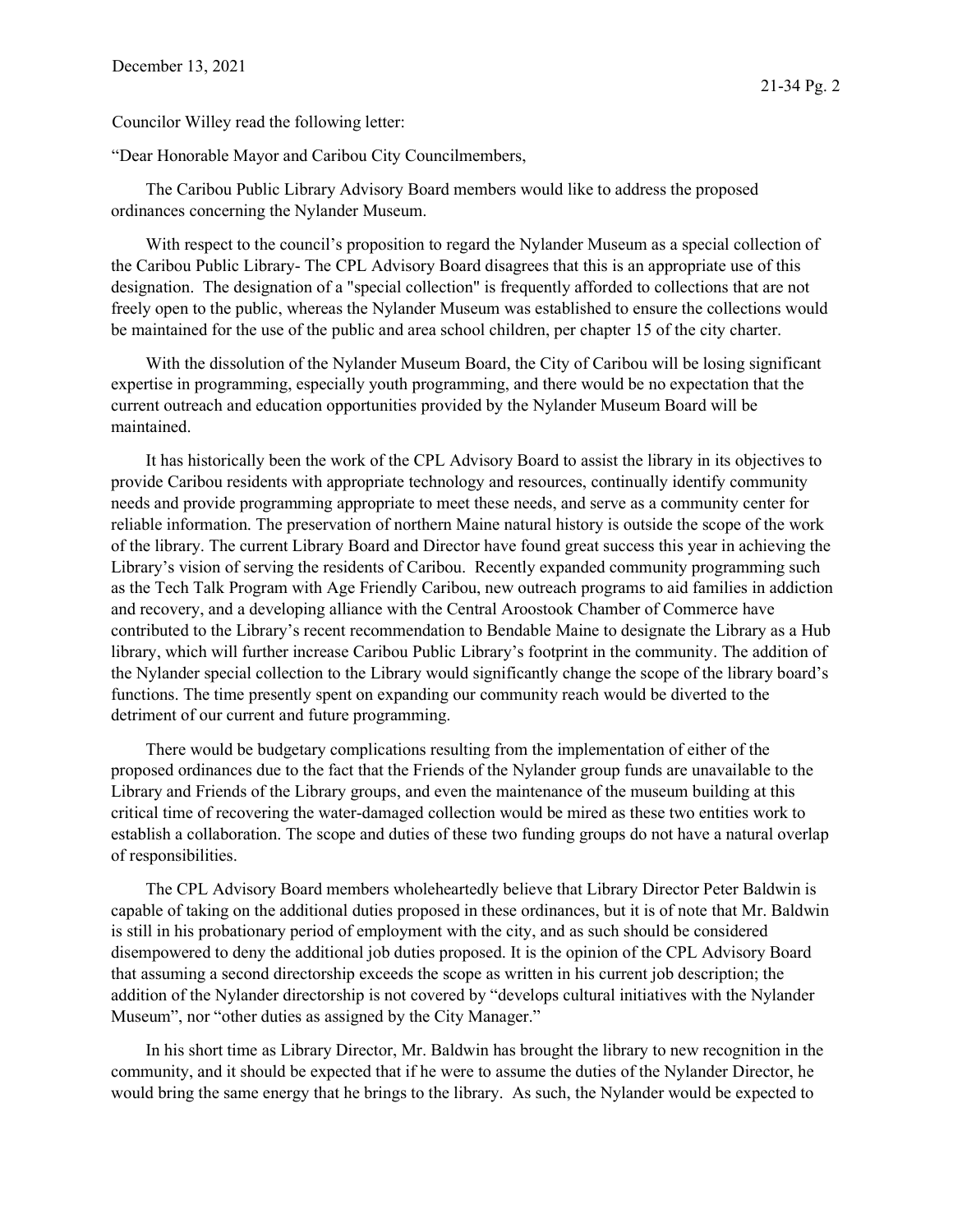quickly become a very active museum, and the volume of work serving as the director of both entities would quickly outpace what is achievable with a single full-time position, contributing to burnout. Passing either proposed ordinance would ultimately put both the Caribou Public Library and the Nylander Museum at risk of losing a highly qualified, motivated, community-oriented director. These proposed ordinances also create a future logistical challenge in which any future hiring for the Library Director position will require a person qualified both as a librarian and as a museum director and curator. This would be a difficult position to fill.

It is for the reasons stated above that The Caribou Public Library Advisory Board members would like to respectfully voice our opposition to both of the proposed ordinances modifying Chapter 15 Nylander Museum."

Gail Hagelstein explained that the majority of the Nylander Board of Trustees only have one thing to say regarding the ordinances and the respective public hearings. They strongly suggest that the Council help resolve any issues that have been plaguing the Nylander Museum and its board for years. That is the lack of funding and communication from the former Friends of the Nylander now known as the Olaf O Nylander Foundation. There is an obligation to protect and understand what has happened to the donations given to the Friends of the Nylander to be used for the programming and growth of the City Department as stated in assorted interviews, letters, and Facebook posts. Donors live in our community in our area, in our state and across the country. There is approximately \$35,000 and multiple thousands in memorials to be used for display cases. There has not been even with multiple funding requests any monies received from this group for almost three years even with multiple funding requests. It is time to learn why there has been no activity not communication with a group now known as the Olaf O Nylander Foundation. Questions are being asked by donors wanting to know what has happened to their donations since they are not being used as promised. We have no information to give. With this possible transition, now is the time to let everyone know what the rights of donors are regarding their donations. This needs to be resolved before any action is taken regarding these ordinances. As other 501C 3 make public their financials in minutes, we request full transparency from the former friends by making the bank statements and their minutes public so everyone can see the activities if there are any that have occurred, otherwise we strongly suggest they answer donor's questions in these chambers as to why no funding happened in almost three years from the former friends group. We don't believe that getting rid of the board or not and moving the administration to the library or not will resolve the issue. It is not in the best interest of anyone involved to have this matter given to our Library Director to resolve. It has plagued us for years, now is the time to get this taken care of. We need your help Councilors, and now is the best time. Respectfully the majority of the Board of Trustees of the Nylander Museum.

Closed Public Hearing: 6:14 p.m.

c. Ordinance No. 22, 2021 Series, Amend Chapter 15 Nylander Museum

Open Public Hearing: 6:14 p.m.

No comments were made by the public.

Closed Public Hearing 6:15 p.m.

a. Ordinance No. 20, 2021 Series, Amend Chapter 13 Section 700 Subsection 6 Campgrounds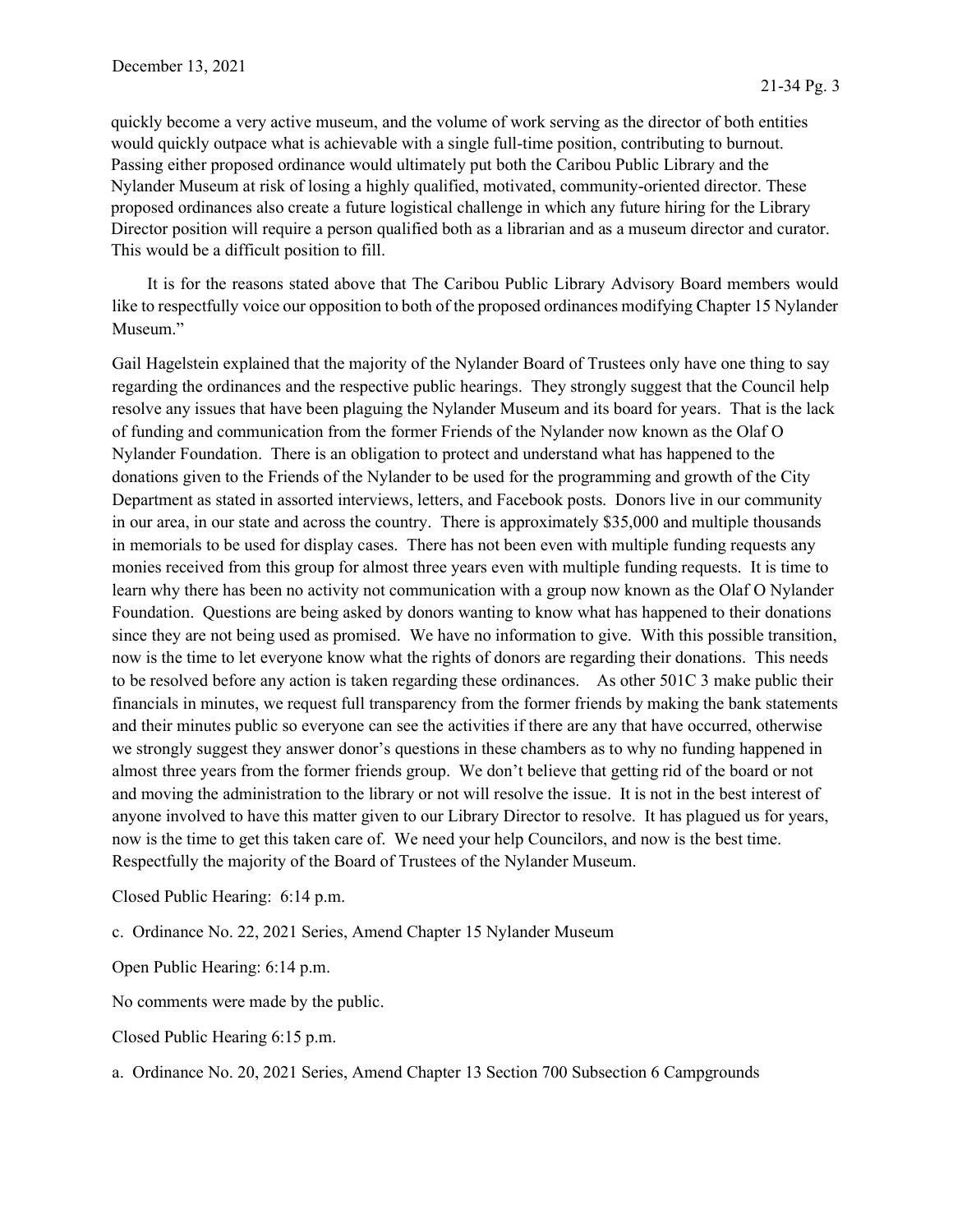Motion made by Councilor Morrell, seconded by Deputy Mayor Ayer to approve Ordinance No. 20, 2021 Series, Amend Chapter 13 Section 700 Subsection 6 Campgrounds as presented.

Roll Call Vote: T. Ayer – Yes, C. Boma - Yes, R.M. Goughan – Yes, D. Morrell – Yes, J. Theriault - Yes, L. Willey - Yes, J. Smith - Yes, (So voted)

b. Ordinance No. 21, 2021 Series, Repeal & Replace Chapter 15 Nylander Museum

Motion made by Deputy Mayor Ayer, seconded by Councilor Morrell to abolish the Nylander Board.

Councilor Theriault expressed concern and does not think anything should be voted on tonight. She believes that they should hire a director and or an employee and continue with the board. She stated that she worries that if the board is abolished it may be the end of the Nylander.

Councilor Willey stated that she agrees with Councilor Theriault and that the board is a working board, she believes that we should protect what they have.

Roll Call Vote: T. Ayer – Yes, C. Boma - No, R.M. Goughan – Yes, D. Morrell – Yes, J. Theriault - No, L. Willey - No, J. Smith - Yes, (So voted)

c. Ordinance No. 22, 2021 Series, Amend Chapter 15 Nylander Museum

There was no discussion or action taken on Ordinance No. 22, 2021 Series, Amend Chapter 15 Nylander Museum

Council Agenda Item #7: Reports by Staff and Committees

a. Manager's Report

Manager Thompson reviewed the Manager's Report dated December 10, 2021.

Council Agenda Item #8: New Business, Ordinances and Resolutions

a. Broadband discussion and presentation by Simon Thorne of Consolidated Communications

Simon Thorne of Consolidated Communications gave a presentation about Fiber to the Home that they have currently going on within the state. They are using a new name for the Fiber to the Home product called Fidium. Currently Consolidated has over 46,000 fiber route miles, they are a top 10 provider with over 3,600 employees. He explained that they do build the dense population areas first and build out. He explained that lots of times they like to partner with the towns to build out to the rural areas.

b. Revision of Downtown Tax Increment Financing District

No action taken.

c. Shawn Pelletier of CS Management – Update on 60 Access Highway CEA Request

He explained that at the time of purchasing the location he didn't have lots of plans for the location. He was approached by an individual that had been looking at doing a bowling alley and was not able to make it happen. It was in the planning stages for about a year. The facility will be state of the art, it is about a 4.3-million-dollar project. It will employ 60 people and will be a PBA sanctioned 12l-lane 10-pin bowling alley. It is going to have a 3,000 sq ft arcade in it, 74 TV's, an 8 by 15 TV wall that can be made into one large TV or 10 TV's. It will have a 40 by 50 patio outside with a built-in propane heater and a 16 by 50-foot glass wall that will look outside. It will have 2 inside propane fireplaces with seating areas.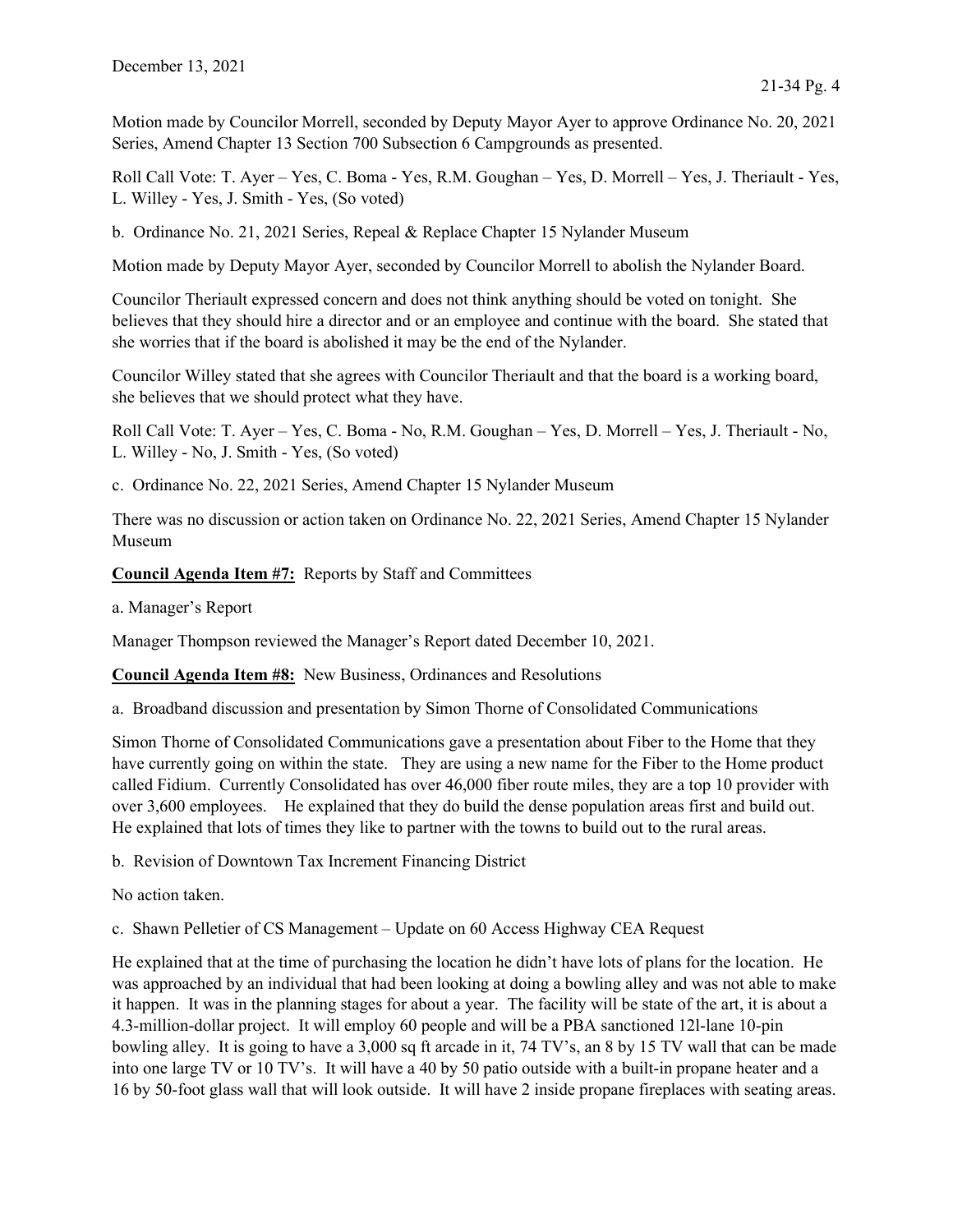There will also be an outside fenced in cornhole area, and there would be actual leagues in the summertime, just as there will be bowling leagues in the wintertime. It has been a difficult project so far due to COVID and the cost of building, and the availability of labor. There has also been shortage of building supplies. They have had to expand the building because there was not enough room for the freezer and refrigerator. He stated that the projected opening date is July 1, but it is constantly a moving target. This is the goal that has been set.

Manager Thompson explained that there had been talk regarding taking the Light Industrial Park out of the current downtown TIF District and creating a new TIF District with those boundaries. If that happens the clock restarts at 30 years. There has been interest in the Light Industrial Park that people have shown interest in and that is where the tax base can be grown. This program is to help to offset some of the development cost.

Councilor Theriault explained that this is a project that she is in favor of it is a big investment, but it is a good investment.

d. Consideration of 2022 contract with Oak Leaf Systems, Inc.

Motion made by Deputy Mayor Ayer, seconded by Councilor Theriault to renew the contract with Bob Sowers at Oakleaf Systems, Inc.

Roll Call Vote: T. Ayer – Yes, C. Boma - Yes, R.M. Goughan – Yes, D. Morrell – Yes, J. Theriault - Yes, L. Willey - Yes, J. Smith - Yes, (So voted)

e. Business Investment Group – Broadband materials proposal

John Swanberg from The Business Investment Group (BIG) explained that they have finally gotten a number to run the dark fiber from one end of the town to another. The cost of the fiber came in at about 1.2 million plus some other components. The lead time on the fiber is somewhere around 54 weeks or longer and other components could take longer. Tonight they want to plant the seed, as they continue to work through the CUD process and the Charter change, would it be possible for the BIG to be the proxy for the CUD and be able to take some of the three million dollars that are sitting in the CD and provide a loan to BIG for up to a million and half dollars up to one percent, interest only for a period of a few years as they continue to get the funding in place. He said that he believes that what everyone wants to achieve is to have broadband available to every household in the community. At this point broadband for our people to communicate with the outside has become a public good from an economic standpoint.

Councilor Willey asked who would perform the installation if the product was ordered.

It was explained that Pioneer Broadband would do the installation.

# Council Agenda Item #9: Old Business

There were no items scheduled for discussion.

Council Agenda Item #10: Reports and Discussion by Mayor and Council Members

Councilor Morrell would like information regarding monies spent for detainees, dates removed, the towns they were from and the amounts that were invoiced to the towns that brought them in.